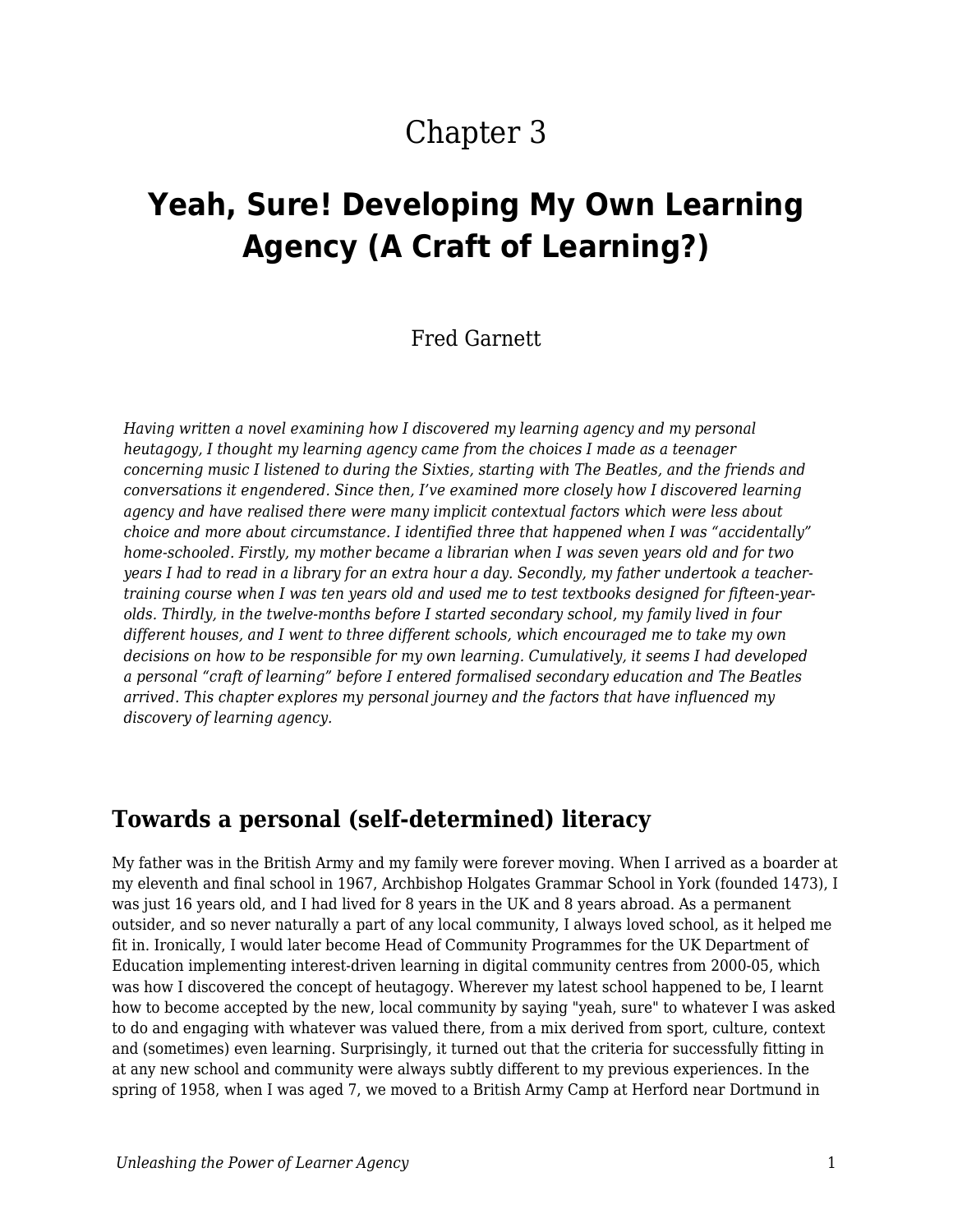Germany and, starting in the summer term, my younger brother and I were once again the new kids at yet another school – and to further complicate things, we had arrived at the wrong time of the school year.

The subtle difference in 1958 was that my Mum took over running the camp lending library as they were short of staff. I went to her library after school everyday before I could go home. Having done well at reading in my previous school in the UK as a six-year old, when the task was to read a very short book such as *Janet and John* within the time frame of a single class, I had a very limited view of what reading meant. With an extra 75 minutes available to me every day, I eventually discovered for myself what might be called long-form reading, where you return to the same book the following day and pick up the narrative wherever you have left off. I eventually discovered Scheherazade and the *1001 Nights*, which combined long-form and short-form storytelling in a thrilling and telling manner. As these daily visits to the library went on for well over two years, I became habituated to long-form reading and was always searching out books whose narrative would be patiently waiting for me to resume the following day. I learnt to judge a book by feeling the width, to mashup my metaphors.

I was developing my own reading literacy, which could also be described as a self-determined learning literacy, as I could read whatever I wanted to, within the range made available by the local library in a British Army Camp in the late 1950s, my choice wasn't being formally restricted. I didn't realise it then, but I had begun to understand "agency" in terms of choosing the books I wanted to read, rather than just reading books I was assigned to work through. My novel about heutagogy, *63/68 A Visceral His*tory (Garnett, 2018) was a first attempt to explain my personal heutagogy with a set of stories based on my learning experiences beyond the classroom. However, in the novel I linked my learning to the stimulus given to me by the Beatles, and all the wonderful pop music that we experienced in England in the Sixties. Between 1962 and 1972, I was an obsessive pop music fan and became extremely knowledgeable about everything related to pop, rock, psychedelic, underground, and progressive music (and belatedly jazz once I decided to become a drummer). This novelistic first attempt at reflecting upon and understanding my own experience might be more accurately defined as rhizomatic learning (Cormier, 2008). However, it does not address how I discovered my own learning agency' as Stewart Hase (Blaschke, Kenyon & Hase, 2014) calls it, which is slightly different to marking out a territory that I am interested in and becoming a very knowledgeable autodidact.

I now realise that I had become a "self-determined" learner before I heard *Please Please Me* by The Beatles in January 1963 and was influenced by the subsequent cultural influences that I document in the novel. My agency had more to do with constant change in my life context and forever being required to adapt to it with each new school. My first secondary school was not my second school but my ninth. My younger brother later said that he was terrified by this unending churn and turmoil. However, I had learnt to be adaptable and responsive, probably because my practice in dealing with change was a few schools ahead of him, and I offered up the version of me that best suited the new context. I learnt to present the version of me that the school demanded. This self-determined, yet random use of a library, which Rose Luckin (2010) would later describe as an "ecology of resources," would ultimately culminate in my rich and ripe use of "random walks" in the library at the University of Kent on my Masters degree in 1977 after I had been inspired by Paul Feyerabend's (1975) book *Against Method,* a book which could be more positively summarised as arguing that each of us should work out our own method, whilst also being confident in the method that we have learnt to devise for ourselves.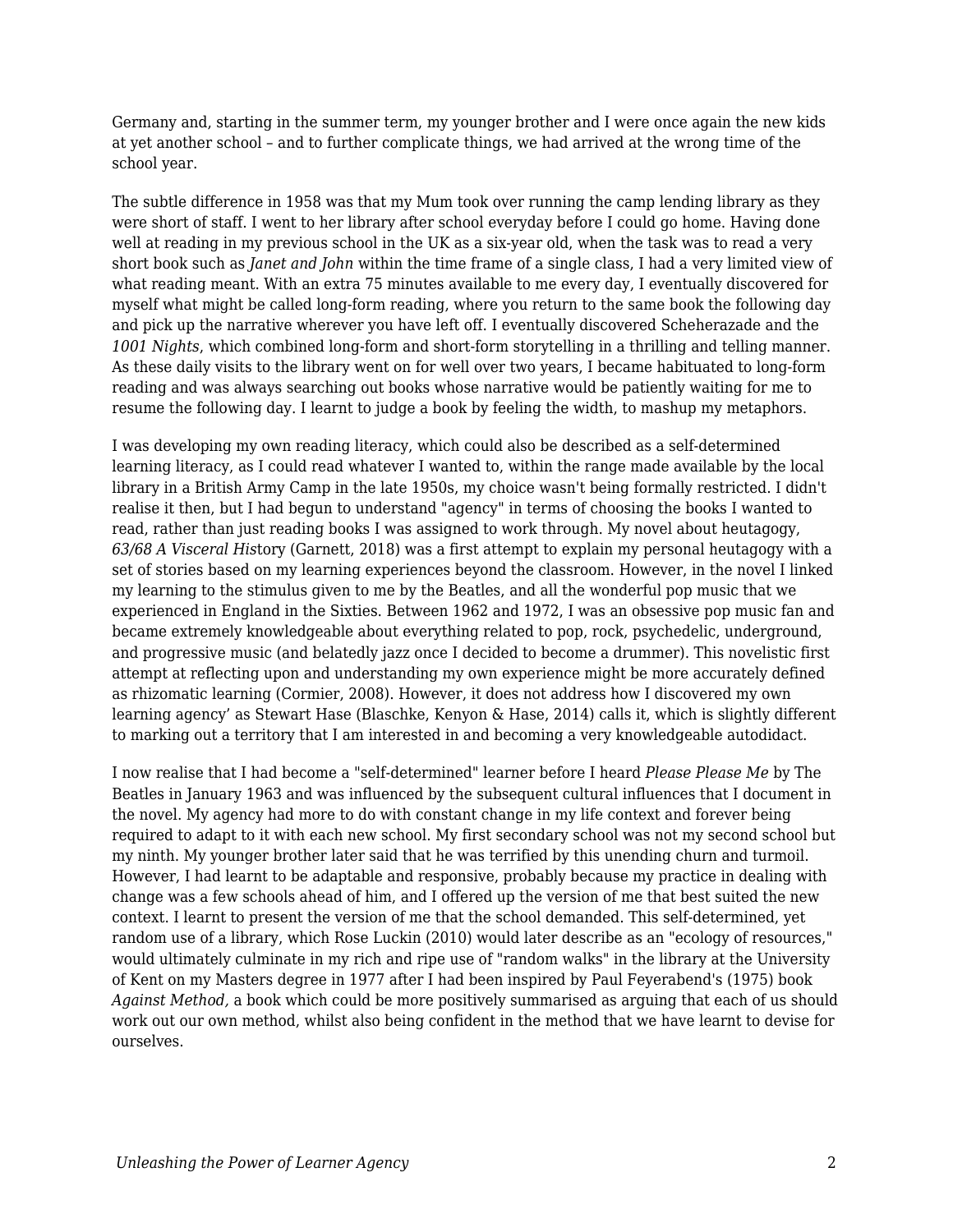#### **Towards a personal (self-determined) numeracy**

Just as accidentally fortuitous for me in developing my own learning agency was a family move back to the UK from Germany in 1960. My father was assigned to a one-year teacher training course so he could learn how to teach the Army Certificate of Education to Army apprentices, as well as lower ranks wanting promotion. Whilst they would be tested on those ACE examinations from the age of 16 onwards, I was only nine years old that winter when my father started trying out the course materials on me. I was really lucky that he did. He tried a few different sets of materials, especially "programmed learning" books on military history, but the one that made a difference to my subsequent formal education was a marvelous large-size picture book called *Mathematics for the Million* by the brilliant Lancelot Hogben (1960). The book was designed as a self-study guide for the working-classes by a Professor of Mathematics at Cambridge University so that they could overthrow the British Establishment. However, although the Professor was a Communist, the book was an approved British Army textbook and was considered the "Mathematics for Dummies" of its time.

What the book did brilliantly well was to illustrate mathematical concepts by using their practical application, a topic I formally studied later as Applied Mathematics at A-Level. Whether the materials were age-appropriate or not, they made sense to me as a 9-year old. I still remember being asked in a Mathematics class at grammar school about four years later if anyone knew the Pythagoras Theorem and being very surprised that I was the only one who raised my hand. On being asked what it was, I gave the well-known rubric, and also mentioned that it was used in building the Pyramids, which was how I recalled the formula. To this day, every time I mention Pythagoras I still recall the image from the book of the Pyramids being built, and so I can both work out the theorem from first principles, as well as recite the rubric.

What *Mathematics for the Million* did for me at age 9 was to clearly illustrate the practical application of a whole range of mathematical formulae. I didn't meet them for the first time as abstract symbols chalked on a board, but as illustrations, in both senses of the word, that I could always recall visually. Mathematics always made sense to me because of this visual understanding of any formula. Recalling mathematical concepts was a breeze: unlike being mistaken for a natural whizz at mathematics for all of my secondary education.

## **11-plus and all that (ambushed by tests)**

Comedian Lenny Henry (2019) gained a Ph.D late in life but, in his autobiography recalled that he had absolutely no preparation for the 11-plus, the signature English exam taken at the end of Primary School and used to determine who was placed onto a successful secondary education pathway. Unlike Henry, I breezed through the 11-plus. Not only had I already worked through lots of math formulae and a whole bunch of other puzzles that developed my problem-solving thinking, but Buckinghamshire County Council allowed 10- -year olds to sit the 11-plus a year early as preparation for the actual exam a year later. In 1962, the 11-plus didn't feel like a "test" or an examination but just some more of the fun I had learned to have from playing around with ideas and solving puzzles. I also created and solved my own puzzles, mostly as games (such as the algorithm-based cricket game I devised and described in 63/68). Lenny Henry, and millions of others finishing primary school in the UK, were given a high-stakes, and potentially life-defining, examination, for which their primary schooling had not prepared them. I got lucky. I'd serendipitously worked out how to pass the 11-plus, whilst playing around in my free time at home.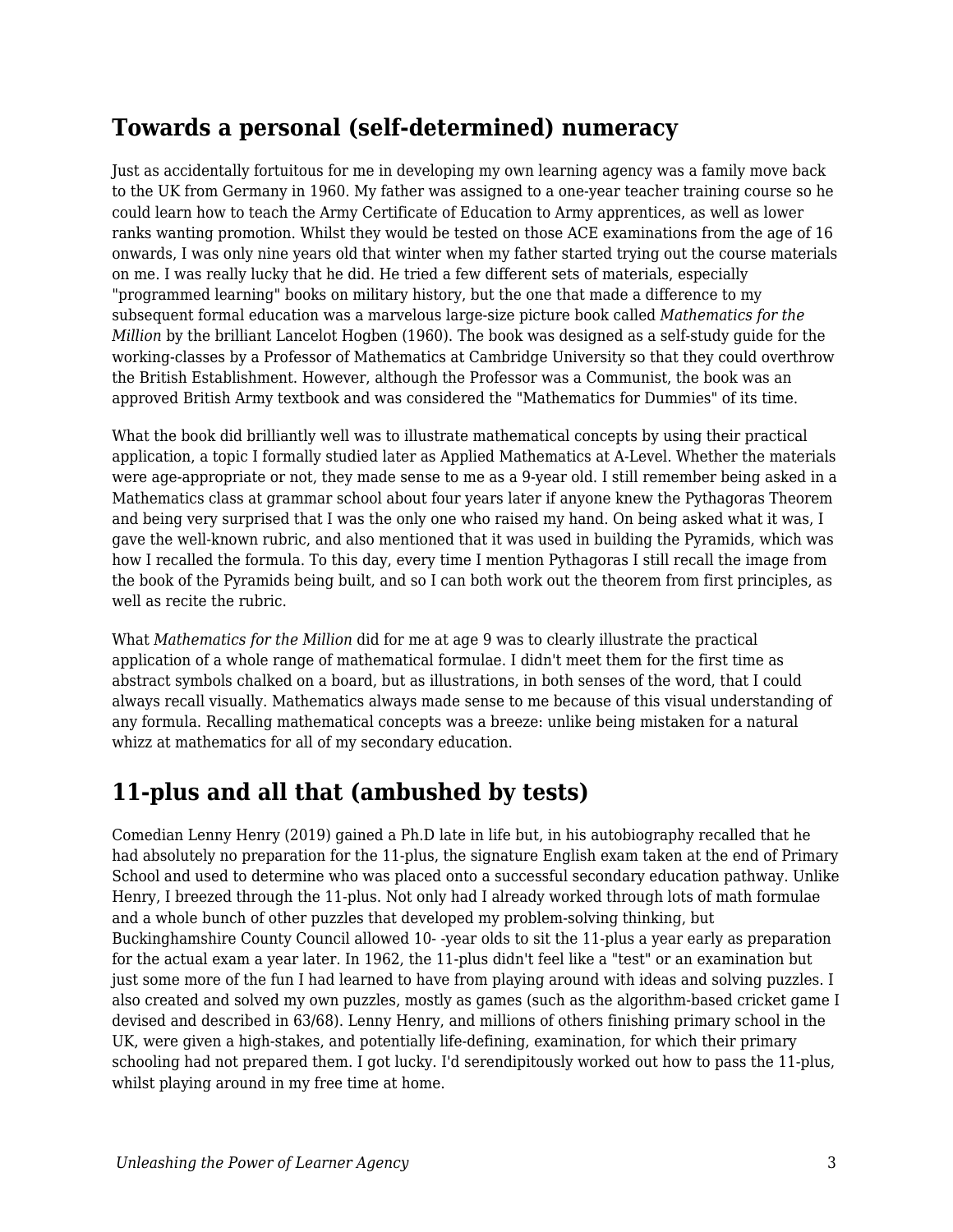## **Change the context, change the boy: Four houses in 12 months**

In September 1961, I started my final year of primary school in Radnage. We lived in a thatched cottage in this small village in Buckinghamshire that would have previously been the living quarters of rural farming people. The accidental home schooling that I'd been given by my parents over the previous three years meant I was well-skilled in entertaining myself through reading, solving problems, playing outside, and playing games or sport. (For example, I organised a "run the world" day at the Radnage primary school in the summer where the whole school went running). In this way, I was always stretching and developing my brain both at school and in my free time. Then three months later in November 1961, my family moved to Harrogate because my father was now a qualified and trained teacher and was taking up a role at the local Army Apprentice College in northern Yorkshire (we were forever moving between the North and the South of England).

We moved into a two-up, two-down terraced working-class house (with outdoor toilet) near to Grove Road School that we could walk to in a couple of minutes, as we did in Radnage. It was already my eighth school, and we suddenly played a lot of football in the playground and after school on Harrogate's famous Stray (public park). I created a whole school project to draw a map of the world for the assembly hall. My Mum created a fuss that my Dad was now an Army Officer yet we were living in a tiny house just like the one she had grown up in her mining village. So, three months later in January 1962, our family of four moved into an Upstairs Downstairs 5-bedroom Victorian mansion in keeping with our new posh social status, but on the other side of town to our new primary school. Another three months later, my parents bought a solidly middle-class, semi-detached house on the other side of Harrogate, and we began a long daily walk back to Grove Road school.

At this point, I had passed the 11-plus and went to Harrogate Grammar School, situated next to the West End Avenue house where I had previously lived, but now over two miles and a free bus ride away. I was now travelling to my 3rd school in 12 months (and my ninth school in total) from my 4th dwelling in that time period. As each house reflected a different element of the acutely defined British class system, I've never really been troubled by class ever since. Nor was I impressed that my posh new school was rugby playing. Consequently, I set up a Saturday football league, created my own team called Bilton Dynamos, and happily ignored the elitist preferences of this Grammar School. It was yet another school that I had just been parked in, for who knew how long? I continued to follow my own well-developed learning interests and went off to the library in town every Saturday, after playing football in my own league, in order to choose more books that fed my curiosity because they both interested and extended me.

## **This is not the "Homework" we are looking for**

Having aced the previous two years of study at primary school, largely because I was simultaneously being home schooled, I felt that I was a good, dutiful and hard-working learner because I was deeply absorbed in learning whatever pleased me. However, I started being given homework, to which my learned response was: "No thanks, I'm already doing lots of work at home." I rarely troubled myself with this "homework" set by school, whilst exercising my mind in many and varied ways. For example, Chapter 13 in *63/68* (Do You Want To Know A Secret) is about a games network that my friends and I set up in 1963. In six different houses and garages, we 12--year olds would simultaneously play Diplomacy, Risk, Monopoly, Go, Totopoly, Cluedo and some games of Cards such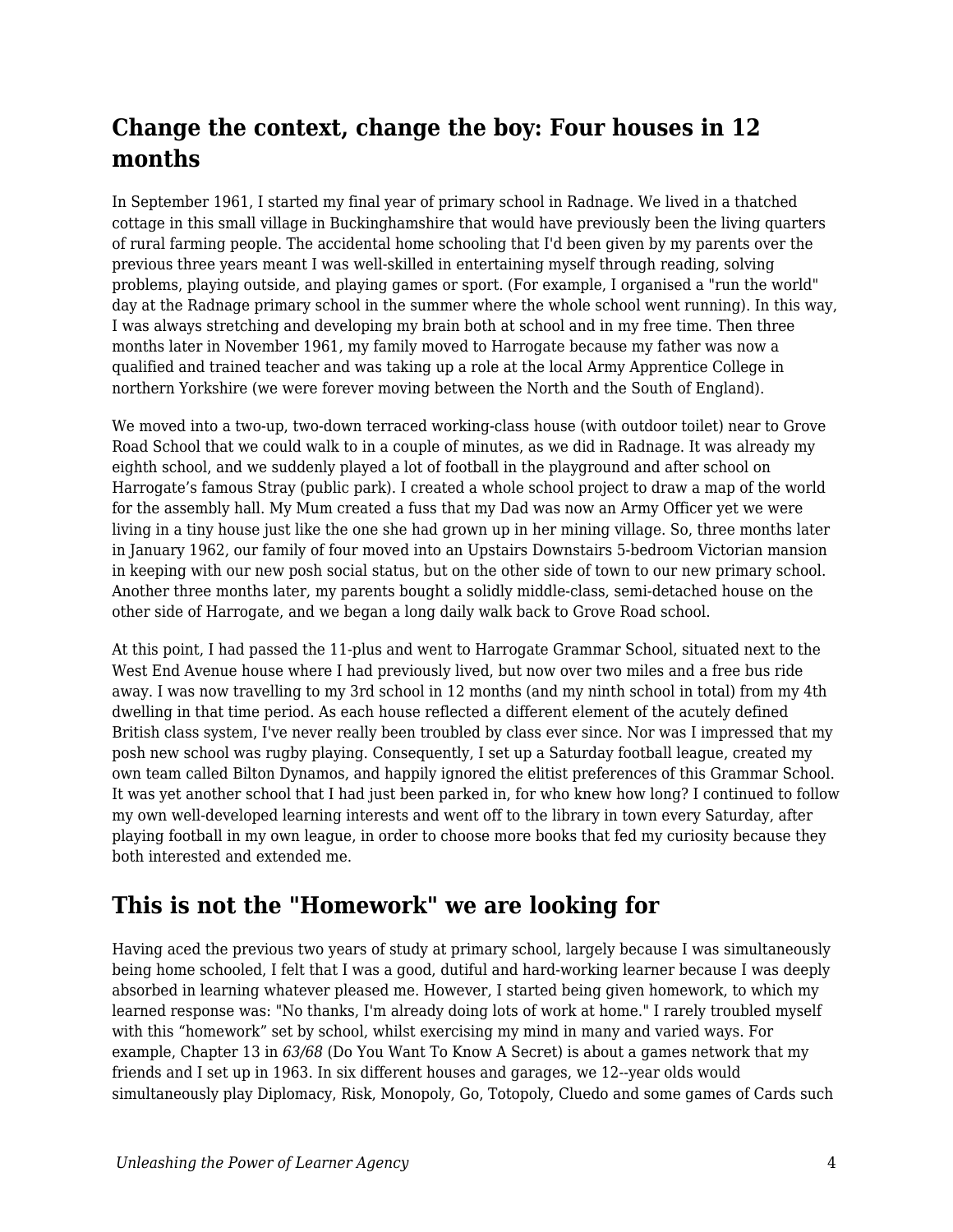as Cribbage, in order that the longer form games (such as Risk and Monopoly) could be left in open play until we could finally finish them. However, when I was caned in January 1963 for not submitting the homework that I had been set by the grammar school, I realised that homework is not learning that you choose to do at home, but compulsory written activities that must be submitted in order to avoid punishment. Inspired by fear, I began to complete this kind of compulsory work at home (not called "home learning" I now notice) in order to avoid further physical pain and, of course, social humiliation or even notoriety. This enforced but nuanced attention to addressing formal learning demands would yet again be disturbed by my next two new schools and their subtly differing requirement – requirements I worked around.

Incidentally, I heard my beloved Beatles for the first time in January 1963, immediately after being caned by the headmaster for not doing homework. This began my pursuit of informal learning and building informal learning communities around shared interests concerning popular music throughout the Sixties. Having just completed an online blog project in 2019 concerning the Abbey Road album, I realised that The Beatles' first UK number one single happened just after I was punished for being a bad little child at school. Not only that, their last contemporary number one single in the UK, *The Ballad of John and Yoko*, was topping the UK record charts as I was sitting my last A-level exam, immediately prior to leaving school. In essence, the Beatles sound tracked my schooling. Perhaps it was unsurprising then that my time listening to the Beatles in the Sixties was the original metaphor with which I described how I developed my learning agency. It isn't entirely inaccurate though, since sharing my love of popular music was how I kept my learning agency alive as a teenager – after having been accidentally home schooled into a love of reading (especially long books) and problem-solving. Both these capabilities continue to motivate my interest in everything in the world and in learning. My love of The Beatles, and their 21st century remastering projects, continues and is often how I interest people in my more theoretical work on learning and heutagogy. Indeed, I am usually introduced as a Beatles expert rather than an educational expert: it both humanises my expertise and helps with making friends.

## **My personal learning literacy: A "craft of learning"**

Now in the 21st century, looking back, I would say that my formal, structured, secondary school education occurred in parallel with my creative, informal learning, which was driven by interests I shared with my friends. However, as a teenager I also continued to read broadly and avidly beyond the requirements of school: *Plato's Republic*, *Einstein and Relativity Theory*, James Joyce and the very long read that is *The Lord of The Rings*. My formal education was framed by the subject-based curriculum, which in the UK we foolishly narrowed down to three subjects to study between the ages of 16 and 18: mine being Mathematics, Further Mathematics and Physics. Meanwhile, through personal choice I developed a Folksonomy, or my self-determined learning curriculum. In creating this curriculum, I drew on topics of interest to me concerning not only music but popular culture as a whole, including poetry, films, and theatre (I also wrote and directed amateur plays then). I also explored fashion and designing my own clothes, which is how young people usually signify their emerging social and cultural agency to their "elders and betters". Unless we go to art college, there is no formal curriculum for this kind of cultural learning, which we all engage with especially in our teenage years.

Our human curiosity and diversity usually finds original ways to signify itself. In the Covid-19 lockdown nearly everyone engaging in a web conference or being interviewed by the broadcast media has chosen to represent themselves with an arrangement of objects by which to signify their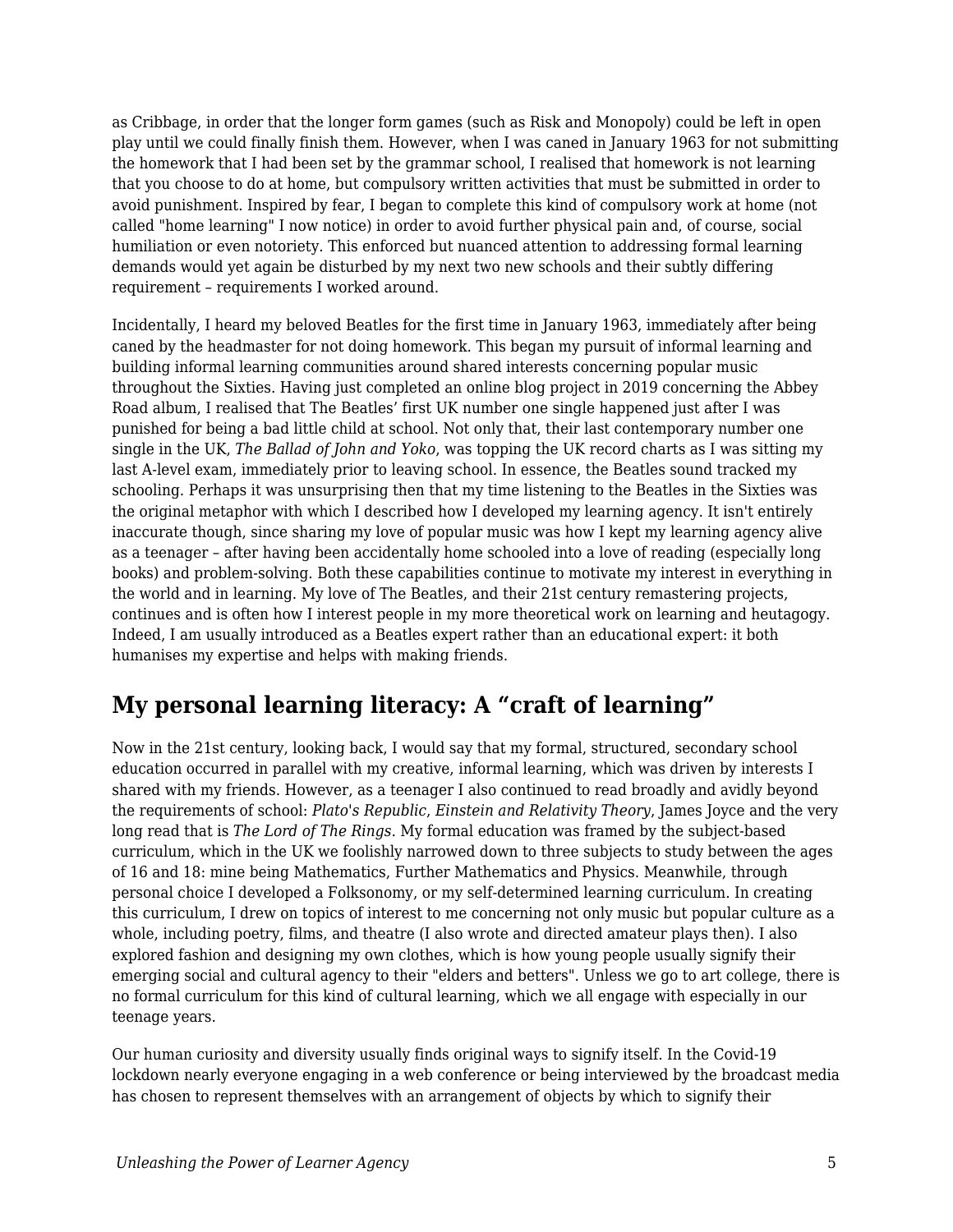interests: books, paintings, musical instruments, prints, posters and, for the more digitally literate, latest recording technologies. No one in the UK has chosen to represent themselves with educational qualifications framed prominently on their walls at home: we bury that educational trauma. Education disenfranchises our learning by disabling our learning agency. As the jazz musician Wynton Marsalis said recently about jazz critics, "they're our enemy" and he urges musicians to "develop an independent sense of integrity" (Baldwin, 2020). Curiously, we represent our individual character culturally whilst being told that we have to represent our social value educationally. This has developed into a disastrous human asymmetry of "learning" formal education.

#### **How can educationalists help develop learning agency?**

As someone who was accidentally home schooled, I recognize that this bequeathed me with two essential qualities that fostered my learning agency before I reached the more formalized period of education at a secondary school. These were, firstly, my curiosity and the freedom to follow the interests that emerged (described in more detail in *63/68*): this informal learning enabled me to create my own folksonomy of learning interests. Secondly, I had unwittingly developed a learning literacy based on both the literacy and numeracy skills my parents had inculcated in me, and the attendant problem-solving abilities it had engendered, which meant I could cope with the formal subject-based educational taxonomies of secondary school once I was forced to. Arguably, these three – my personal literacy, numeracy and problem-solving abilities – represent a craft of learning developed over many years of learning by and for myself.

Educators, who by necessity are delivering education within the formal taxonomies of subject-based learning, should endeavour to open out their subject to the interests of their learners in various ways that they can think of. Not least, this can be done by creating assessment opportunities that are negotiated, individually with all learners This is an educational process that I call "brokering" (Jennings, 2010), which is based on teachers balancing between the formal requirements of the education system and the personal agency of each learner. Whilst teachers are developing their own craft of teaching (Ecclesfield and Garnett, 2010), they can help learners develop their personal craft of learning. After all, learning is a process of asking questions, whereas education is a system of delivering answers.

#### **References**

Blaschke, L.M., Kenyon, C., & Hase, S. (Eds.) (2014). *Experiences in self-determined learning*. Amazon.

Cormier, D. (2008). Rhizomatic education: community as curriculum (Weblog). [https://edtechbooks.org/-od](http://davecormier.com/edblog/2008/06/03/rhizomatic-education-community-as-curriculum/)

Ecclesfield, N., & Garnett, F. (2010). *Open context model of learning and craft of teaching*. Slideshare. [https://edtechbooks.org/-JFFe.](https://www.slideshare.net/fredgarnett/nefg-opencontextmodelcraftteachingoutlinev4)

Feyerabend, P. (1975*). Against method: Outline of an anarchistic theory of knowledge*. NLB

Garnett, F. (2018). *63/68 A visceral history*. Slideshare. [https://edtechbooks.org/-XrT](https://www2.slideshare.net/fredgarnett/6368-a-visceral-history-by-fred-garnett)

Baldwin, A. (2020). Wynton Marsalis: Keeper of the jazz flame [Podcast]. *Here's The Thing With Alec*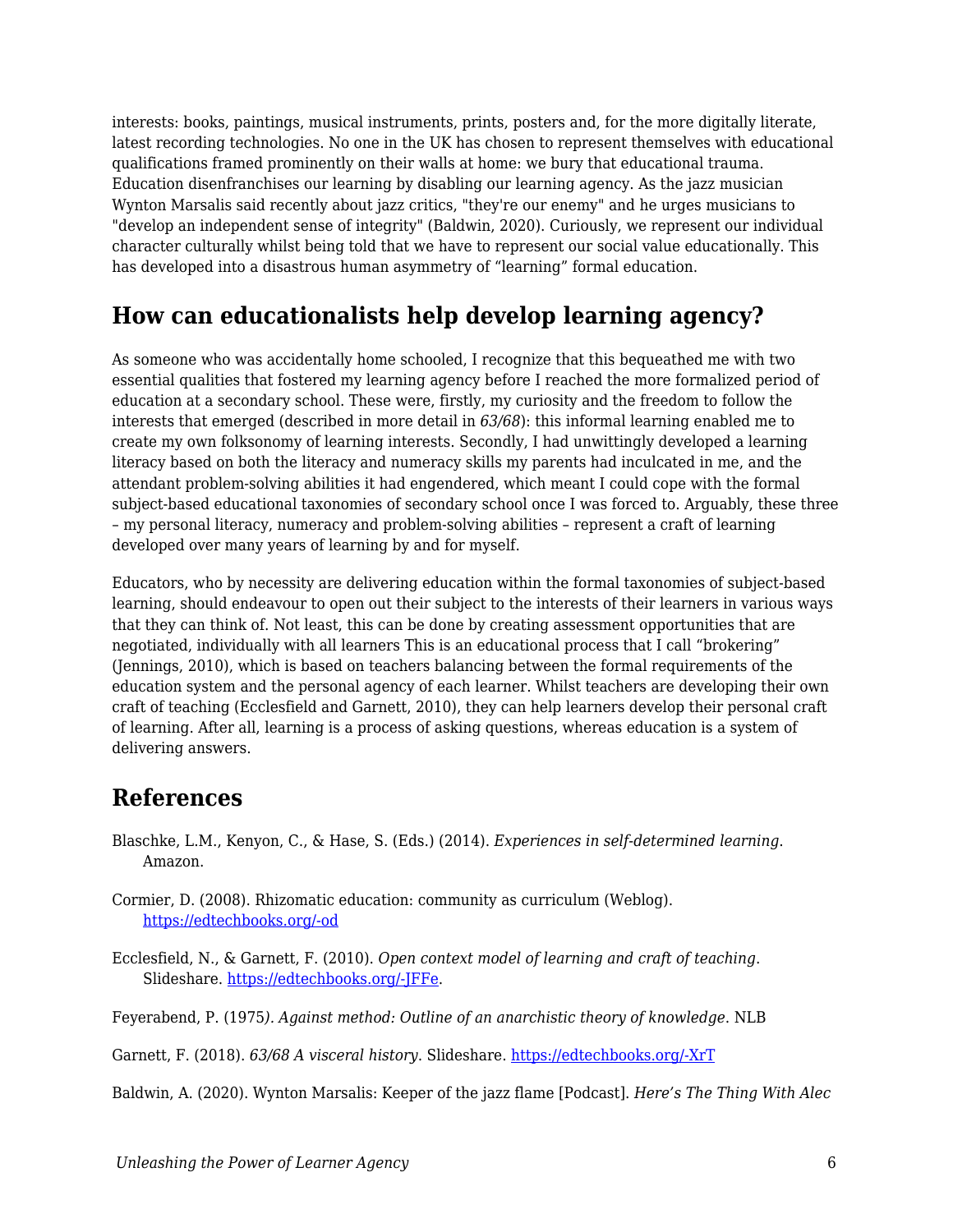*Baldwin*. [https://edtechbooks.org/-QEvs.](https://www.wnycstudios.org/podcasts/heresthething/episodes/wynton-marsalis-keeper-jazz-flame)

Henry, L. (2019). *Who am I, again?* Faber & Faber.

Hogben, L. (1960). *Mathematics for the million*. George Allen & Unwin.

- Jennings, D. (2010). *Fred Garnett on how to create new contexts for your own learning*. [https://edtechbooks.org/-GXS](http://alchemi.co.uk/archives/ele/fred_garnett_on.html/)
- Luckin, R. (2010). *Re-designing learning contexts: Technology-rich, learner-centred ecologies*. Routledge.